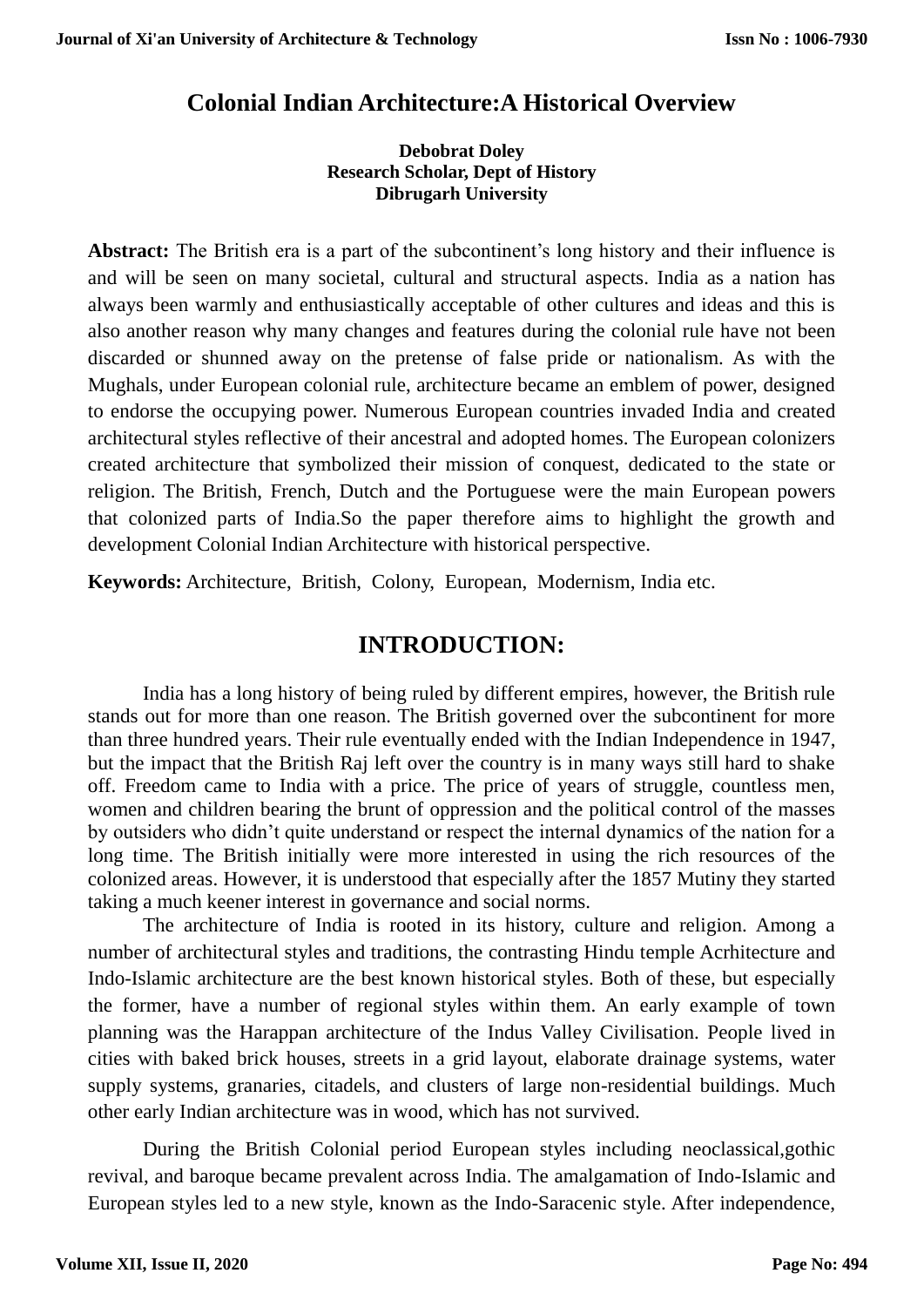modernist ideas spread among Indian architects as a way of progressing from the colonial culture. Le Corbusier, who designed the city of Chandigarh influenced a generation of architects towards modernism in the 20th century. The economic reforms of 1991 further bolstered the urban architecture of India as the country became more integrated with the world's economy. Traditional Vastu Shastra remains influential in India's architecture during the contemporary era.

British colonial architecture hence came into the picture the very instant that the British set shop in India. But over the years, the architectural styles evolved. From what started out as an all-out endeavor to mark superiority slowly changed into accepting and acknowledging the 'Indian way'.And hence in spite of more than 70 years of Independence, there are many architectural structures in India that were actually built during the British colonial period. In fact, many remain as the major landmarks of the cities that they are built in and some such as the Parliament House in Delhi are administrative centers of the country. Most of New Delhi was designed by Sir Edwin Lutyens and Sir Herbert Baker and is the main seat of administrative and political governance of the country.

# **OBJECTIVE OF THE STUDY:**

- 1. To analyse the architectural structures in India built during the British colonial period.
- 2. To know how colonial architects Influenced a generation of architects towards modernism in the 20th century.
- 3. To analyse European colonial architecture as became an emblem of power, designed to endorse the occupying power and reflective of their ancestral and symbolized their mission of conquest, dedicated to the state or religion.

# **DISCUSSION AD DATA ANALYSIS:**

#### **An overview of the British Colonial Architecture-**

One of the earliest architectural influences of the British colonial rule is seen on the churches. Gothic and neo-classical style was in rage and many of the structures in the Presidency of Bengal, Madras and Bombay became flag bearers of the opulent style of building. St. John's Church, Fort William, Calcutta Cathedral in Kolkata or the Mutiny Memorial Church in Kanpur are some examples of the Gothic style of colonial architecture. However, the constructors realized that the climate of the subcontinent did not always suit the architectural and raw material usage of the built structures. They slowly started to adapt to the climatic needs of the land, just like the Mughals had done earlier and began using the verandahs, blinds, screens, lattice work and so on.

After the Mutiny of 1857, Queen Victoria and Her Majesty's Crown took over the administration of the India. The shift from being traders to rulers was also seen in the architecture of the regime which now started incorporating few Indian designs and motifs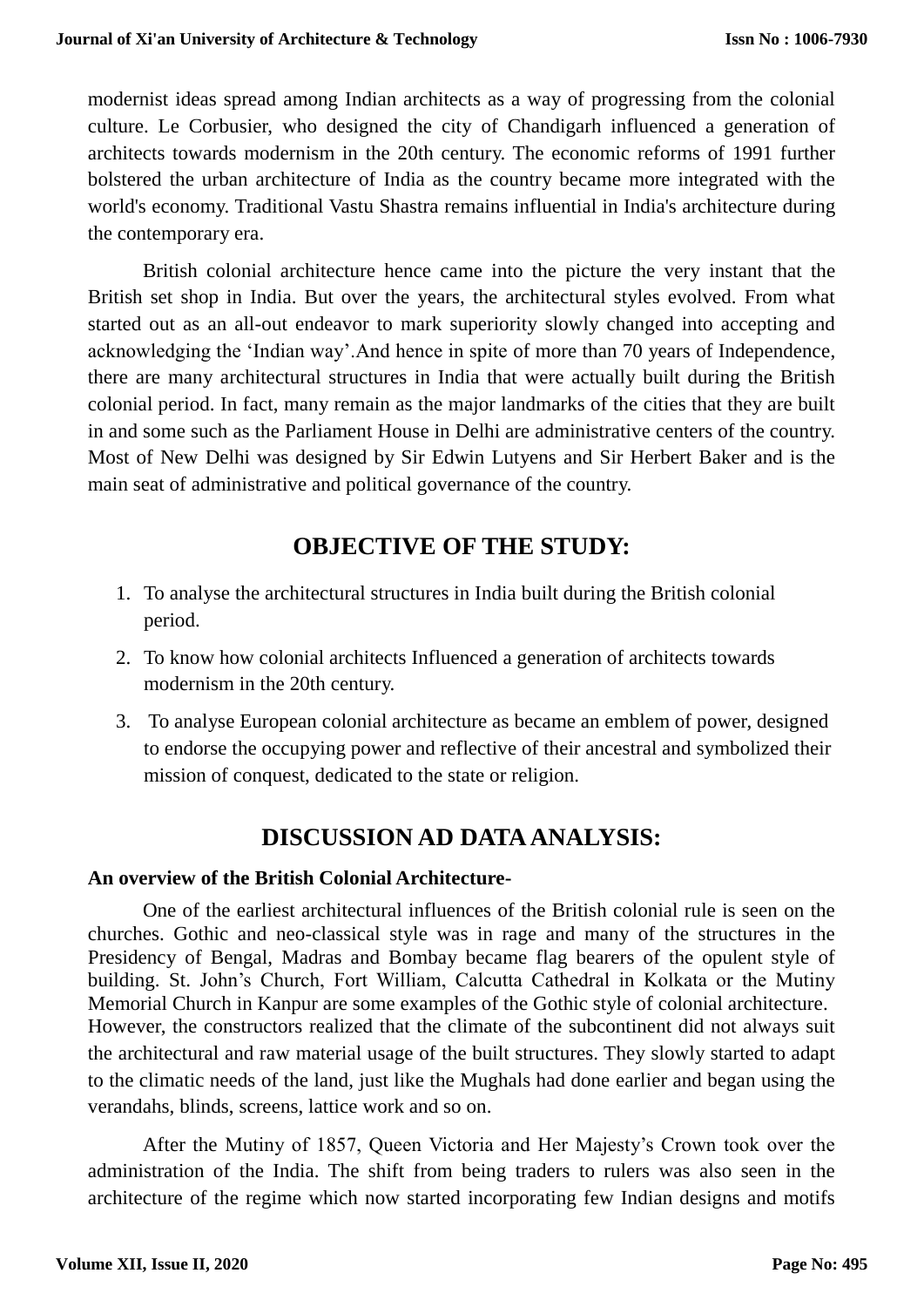into its own style. There was a sort of architectural and construction boon since the mid nineteenth century that saw the building of various monuments, railway stations, rest houses, government buildings and so on. The Rajabai Clock Tower, Victoria Terminus, Bombay High Court in Mumbai and the grand Victoria Memorial in Kolkata are some of the many notable structures built during the late 19<sup>th</sup> century.

However, it was also during the late  $19<sup>th</sup>$  century that the Indo Saracenic architecture took its place in the colonial architectural history. Indo Saracenic architecture was in many ways a revival style which incorporated the British style along with many elements from the Mughal architecture as well as the Hindu temple architecture. The Chepauk Palace, Madras High Court and Chennai Central Station are some examples of the Indo Saracenic architecture. Others include the Taj Mahal Palace Hotel in Mumbai, the Khalsa College in Amritsar, Mumbai GPO and many more.

New Delhi is a classic example of early  $20<sup>th</sup>$  century colonial architecture. Sir Lutyens along with a group of architectures designed the main central administrative district of the city that till date stands and houses important buildings and residences of the political and administrative importance.

#### **Cities of British Colonial Architecture-**

Many cities have some or the other influence of the colonial architecture. However, the cities that are landmarks of the British architectural history are Kolkata, Mumbai, Chennai, Agra, Delhi, Hyderabad, Nagpur, Bhopal and Karachi.

Over the years the names of many of the colonial structures have been changed to give them an Indian tone, however, the structure itself bears testimony to its period and age of construction. The British colonial era is a reality of the Indian subcontinent history and its architecture is an important and integral part of the nation's past and present.

#### **Indo-Saracenic:**

[Indo-Saracenic architecture](https://en.wikipedia.org/wiki/Indo-Saracenic_architecture) evolved by combining Indian architectural features with European styles. [Vincent Esch](https://en.wikipedia.org/wiki/Vincent_Esch) and [George Wittet](https://en.wikipedia.org/wiki/George_Wittet) were pioneers in this style. The [Victoria](https://en.wikipedia.org/wiki/Victoria_Memorial,_Kolkata)  [Memorial](https://en.wikipedia.org/wiki/Victoria_Memorial,_Kolkata) in Calcutta is the most effective symbolism of British Empire, built as a monument in tribute to Queen Victoria's reign. The plan of the building consists of one large central part covered with a larger dome. Colonnades separate the two chambers. Each corner holds a smaller dome and is floored with marble plinth. The memorial stands on 26 hectares of garden surrounded by reflective pools.

#### **Neoclassical:**

Examples of [Neoclassical](https://en.wikipedia.org/wiki/Neoclassical_architecture) architecture in India include [British Residency](https://en.wikipedia.org/wiki/British_Residency,_Hyderabad) (1798) and [Falaknuma Palace](https://en.wikipedia.org/wiki/Falaknuma_Palace) (1893) in Hyderabad, [St Andrews Church](https://en.wikipedia.org/wiki/St_Andrew) in Madras (1821), Raj [Bhawan](https://en.wikipedia.org/wiki/Raj_Bhavan,_Kolkata) (1803) and [Metcalfe Hall](https://en.wikipedia.org/wiki/Metcalfe_Hall) (1844) in Kolkata, and [Bangalore Town Hall](https://en.wikipedia.org/wiki/Bangalore_Town_Hall) (1935) in Bangalore.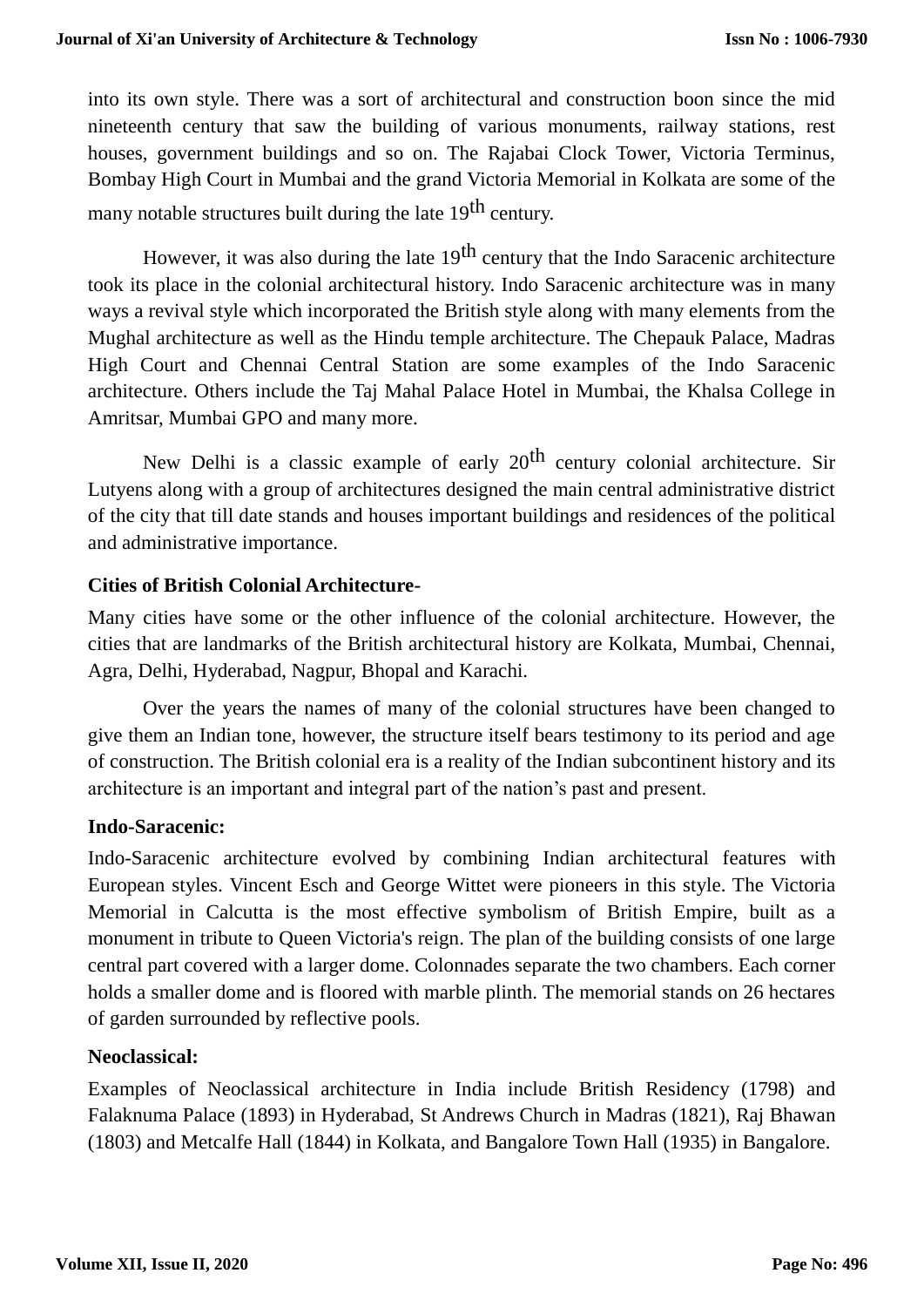#### **Art Deco:**

The [Art Deco](https://en.wikipedia.org/wiki/Art_Deco) movement of the early 20th century quickly spread to large parts of the world. The [Indian Institute of Architects,](https://en.wikipedia.org/wiki/Indian_Institute_of_Architects) founded in Bombay in 1929, played a prominent role in propagating the movement. The [New India Assurance Building,](https://en.wikipedia.org/wiki/New_India_Assurance_Building) [Eros Cinema](https://en.wikipedia.org/wiki/Eros_Cinema) and buildings along the [Marine Drive](https://en.wikipedia.org/wiki/Marine_Drive,_Mumbai) in Mumbai are prime examples.

#### **Other Colonial powers:**

The Portuguese had [colonized parts of India,](https://en.wikipedia.org/wiki/Portuguese_India) including Goa and Mumbai . The Madh Fort, [St. John the Baptist Church,](https://en.wikipedia.org/wiki/St._John_the_Baptist_Church,_Mumbai) andastlla de Aguada in Mumbai are remnants of Portuguese Colonial rule. The [Churches and Convents of Goa,](https://en.wikipedia.org/wiki/Churches_and_convents_of_Goa) an ensemble of seven churches built by the Portuguese in Goa are a [UNESCO World Heritage Site.](https://en.wikipedia.org/wiki/World_Heritage_Site)

## **CONCLUSION:**

The infrastructure in India without the giving of the industrial revolution was negligible for the British, as mentioned above; the developments were for the colonizers and not for the ruled, the architectural manifestations also had a colonial aim of representation. Representation of power, supremacy and yet somewhere, even in their own dilemma, a way to connect to the masses of the colonized Indians and symbolize their blatancy of rule.

The architectural undertakings in the colonial empire also just like in their own nation, politically driven, had different needs to subside to. For instance, the colonial and India office buildings in white hall, in fact, themselves indicated something of the distinctive character of empire. Both structures, designed by Scott and aligned with the Foreign Office, were classical in their architectural form. Most revealing, however, was their sculptural ornamentation. The topmost story of the Foreign Office was decorated with a series of sculpted figures emblematic of different countries, such as France and Italy. Similar figures set on the India Office, however, represented not the nations but "Indian tribes", an afghan, a goorkha, a Malay, a Maharatt, and so on", social categories identified by the British as significant for their rule of the sub continent. While the inner court of the foreign office was plain, that of Indian Office was decorated with busts and statues of" celebrated worthies, both civil and military, connected with the Indian empire."

British architects who worked in the empire, regardless of their choice, shared a set of attitudes very different from their colleagues' home. Their views together formed the colonial style, which more or less were inflicted with a concern of making visible Britain's imperial position as ruler. Since, the British thought process was based on the allegory that, "to know was, in some measure, already to rule", hence the imperial architecture was – "architecture both of knowledge and of power.